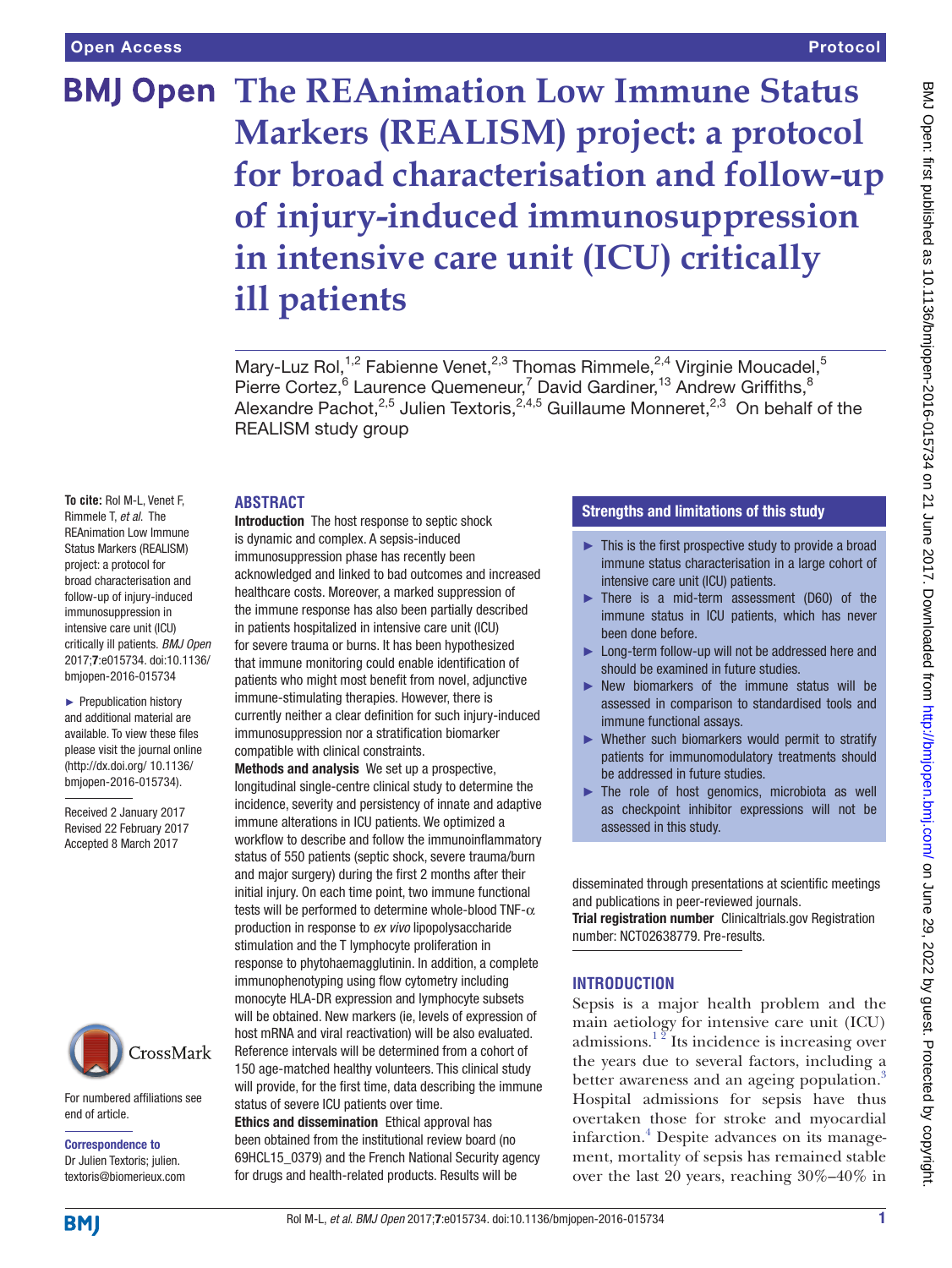case of septic shock, the most severe form, and it is the leading cause of death in ICU.

Sepsis is a severe infection, defined as a 'life-threatening organ dysfunction caused by a dysregulated host response to infection'.<sup>[5](#page-8-3)</sup> Besides circulatory and metabolic abnormalities, the multifaceted host response to the invading pathogen is amplified by comorbid conditions.<sup>67</sup> It is now acknowledged that the pro-inflammatory response, which can lead to organ failure, comes with a compensatory anti-inflammatory response. Recovery occurs when inflammation resolves quickly. However, in numerous patients, the anti-inflammatory response lingers on and leads to an immunosuppression state, associated with secondary infections, and increased morbidity and mortality[.8](#page-8-5) This sepsis-induced immunosuppression could explain the failure of several previous clinical trials and support new innovative trials testing immune adjuvant drugs in septic shock.<sup>[9](#page-8-6)</sup>

Therefore, several studies and case reports now support the rational of boosting the immune system, in order to avoid the occurrence of healthcare-associated infection and therefore reduce the associated morbidity. $10^{-11}$ However, to avoid reproducing the errors from the past, such innovative treatments should be administered only to those individuals identified as immunosuppressed. $11$ Some studies have already demonstrated that the concept of biomarker-guided therapeutic stratification can lead to clinical improvements.<sup>[12](#page-8-9)</sup>

A marked immunosuppression has been partially described in other patients admitted to the ICU for severe trauma/burns and other major surgeries. $13-16$  In these 'sterile' injuries, signs of injury-induced immune alterations have also been associated with increased susceptibility to secondary infections and mortality.

Given the complexity and heterogeneity of ICU patients, it is unlikely that any single biomarker will be sufficient to describe and diagnose injury-induced immunosuppression. On the contrary, a panel of validated biomarkers may bring enough information to accomplish such complex endeavour.

# **Rationale of the study**

From a clinical perspective, no specific clinical signs or symptoms are associated with a state of altered immune response to allow prospective identification of at risk patients. Further, the outcomes of sustained immunosuppression are best defined by clinical relevant endpoints such as the occurrence of opportunistic and secondary infections. However, waiting for such a healthcare-associated infection to occur does not facilitate implementation of preventive strategies. Thus, diagnosis will rely on biomarkers.

From a biological perspective, sepsis-induced immunosuppression may be best identified by immune *functional* assays (such as cytokine release or lymphocyte proliferations after *ex vivo* stimulation) or by cell count parameters (such as number of lymphocytes or level of expression of mHLA-DR) but both approaches present drawbacks. Indeed, such

functional assays are not suitable to stratify patients in a prospective interventional clinical trial due to (1) the long time to results (up to 5 days for lymphocytes proliferation) and (2) poor reproducibility due to standardisation issues and cumbersome technique. Due to such complexity, these reference tests are rarely performed in clinical studies evaluating biomarkers associated with deleterious outcomes in ICU.

On the other hand, HLA-DR expression on monocytes is currently the best biomarker available for such a routine use,<sup>17</sup> and it is being employed for patient stratification in a large multicentre interventional trial assessing the administration of GM-CSF in patients with septic shock.<sup>[18](#page-8-12)</sup> However, its measurement requires flow cytometry analysis within 4hours of blood sampling which may not be available in all centres, making interlaboratory standardisation challenging.

As a consequence of the previously discussed challenges, numerous biomarkers proposed to monitor injury-induced immune alterations have yet to be compared with these *reference* assays.

# **Hypothesis**

Although several studies have shown an association between markers related to the immune system (eg, HLA-DR) and the occurrence of healthcare-associated infections in septic patients, $14^{15}$  19 we still do not have a clear and operational definition of the immune deficiency that occurs in severely injured ICU patients. Precise description of injury-induced immunosuppression incidence and its characteristics are lacking. In the REALISM (REAnimation Low Immune Status Markers) project, we propose to broadly assess immune parameters over time and to correlate these findings with clinical epidemiological data and outcomes in order to identify and define immunosuppression in ICU patients in terms of both magnitude and time duration.

To this aim, we have established two standardised functional immune assays (whole-blood TNF-α release after *ex vivo* stimulation with LPS (lipopolysaccha-rides)<sup>[20](#page-8-14)</sup> and lymphocyte proliferation in response to *ex vivo* stimulation with PHA (phytohaemagglutinin).<sup>[21](#page-8-15)</sup> We propose to define the status of immunosuppression on the basis of an abnormal result (values outside the reference intervals) obtained in at least one of the two 'reference' tests.

The REALISM project aims to provide a validated operational definition of injury-induced immunosuppression predicting clinically relevant outcomes. This will facilitate development of new tools and biomarkers with the goal of introducing diagnosis of immune suppression into routine clinical practice and will allow patient stratification for the evaluation of new individual immunotherapies.

It may also enable the identification of new targets and the development of new innovative therapeutics to treat ICU patients and prevent opportunistic infections in the future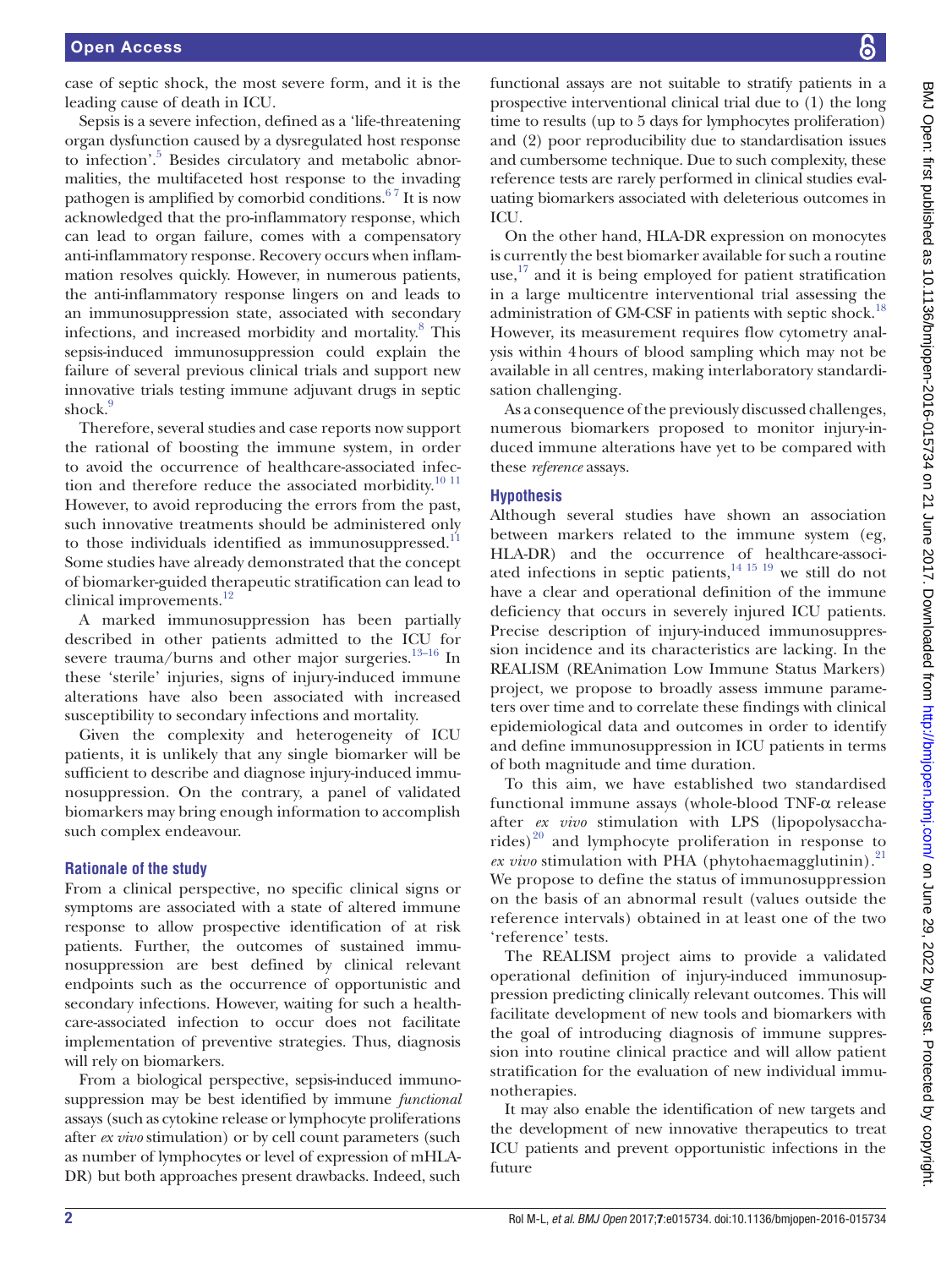# **Primary aim**

The primary objective of the study is to determine the incidence of injury-induced immunosuppression in ICU patients, during the first 2months after injury.

# Secondary aims

The secondary objectives of the study are as follows:

- $\blacktriangleright$  To describe the occurrence of immunosuppression, its depth and impact on innate and adaptive immune responses and its evolution during the first 2 months after injury.
- ► To assess the strength of the proposed definition, in particular, by evaluating its association with secondary infections and mortality.
- $\blacktriangleright$  To assess the accuracy of new biomarkers and immune functional assays to diagnose immunosuppression.

These new biomarkers / immune functional assays could therefore replace assays such as the T cell proliferation assay, the current protocol of which is not suited to the routine management of ICU patients. We therefore expect to provide data to validate simpler diagnostic tools to determine and follow the immune status in hospitalised patients.

# **Methods and analysis**

REALISM is a prospective longitudinal, single-centre observational study, conducted in the anaesthesiology and intensive care department at the Edouard Herriot Hospital (University Hospital, Lyon, France; capacity of approximately 1000 beds).

# **Study population**

REALISM will include healthy volunteers (n=150) and patients at risk of injury-induced immunosuppression: (1) septic shock patients (n=160), (2) severe trauma patients  $(n=180)$ , (3) severe burns patients  $(n=30)$  and (4) patients admitted to the ICU after major surgery (n=180).

Septic shock inclusion criteria follow the current definition<sup>5</sup> and require a state of shock defined by vasopressors administration and plasma lactate level above 2mmol/L (18mg/dL). An infection must be suspected, and microbiological sampling should have been performed, along with the administration of antimicrobials. Only primary septic shock will be considered (vasopressors should have been started within the first 48 hours after ICU admission).<sup>5</sup>

Patients with severe trauma, defined by an ISS (injury severity score, Baker *et al*, 1974)  $>15$ <sup>22</sup> will be included in the study. As we hypothesised that the depth of

# <span id="page-2-0"></span>Box 1 Inclusion and exclusion criteria for patients Inclusion criteria Male or female aged over 18 years Patient hospitalised for: Septic shock, defined by: Infection site suspected, and microbiological analysis sampling carried out Vasopressor therapy needed to elevate mean arterial pressure ≥65 mm Hg and lactate >2 mmol/L (18 mg/dL) despite adequate fluid resuscitation<sup>[27](#page-8-16)</sup> Norepinephrine >0.20 µg/kg/min for at least 2 hours Norepinephrine started within 48 hours after intensive care unit (ICU) admission Serious trauma, defined by: Patient admitted directly to the recruiting ICU ISS, Baker *et al*, 1974 >15[22](#page-8-17) Severe burns, defined by: Total burned surface area >30% Major surgery, defined by: Surgery set for one of the following indications: (1) eso-gastrectomy, (2) Bricker's bladder resection (total bladder resection with reconstruction from small bowel), (3) cephalic pancreaticoduodenectomy (Whipple's procedure) and (4) abdominal aortic aneurysm surgery by laparotomy. Categories 1-3 concern management of solid tumours, while category 4 concerns non-cancerous pathologies Induction of anaesthesia before 11:00 (to permit same-day processing of all samples) Exclusion criteria Patient with severe neutropenia (neutrophil count<0.5G/L) Patients receiving immunosuppressive therapy Corticosteroids (intravenously or per os). Use of therapeutic antibodies Onco-haematological disease (eg, lymphoma, leukaemia…) under treatment or treated within 5 years before inclusion End of chemotherapy within the 6months prior to inclusion date Patient with innate or acquired immune deficiency (eg, severe combined immunodeficiency, HIV or AIDS, any stage) Patients with a 'do not resuscitate order' or a 'withdraw of care' decision, at time of inclusion Patient whose anticipated duration of hospitalisation in the ICU is estimated at less than 48 hours Participation in any interventional study Extra-corporeal circulation in the month preceding inclusion in the case of cardiac surgery Pregnant or breastfeeding women Patient with no social security insurance, with restricted liberty or under legal protection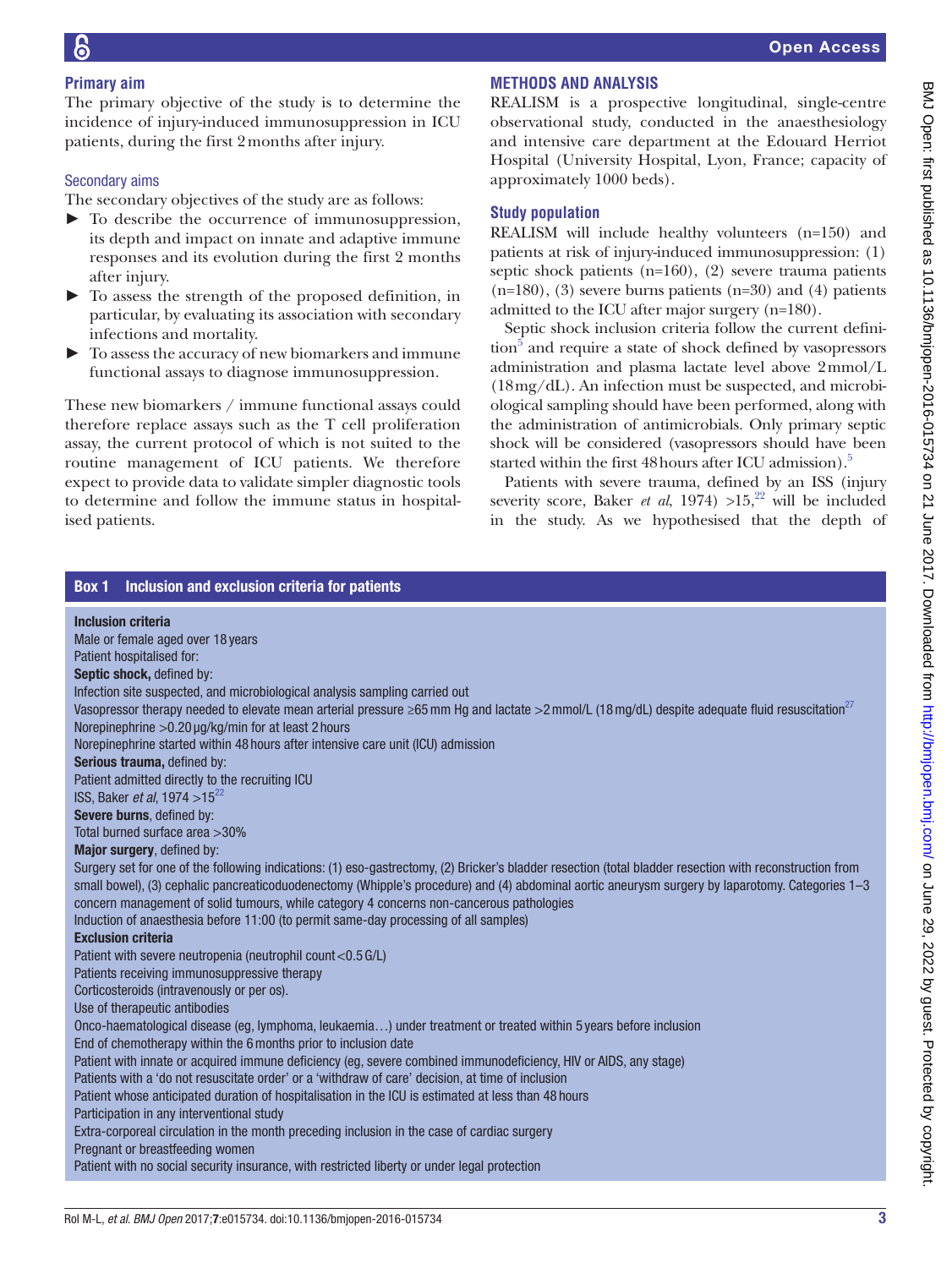# Box 2 Inclusion and exclusion criteria for healthy volunteers

#### <span id="page-3-0"></span>Inclusion criteria

- ► Male or female aged over 18 years
- ► Normal clinical examination
- ► Signed informed consent form
- ► Person with social security insurance

#### Exclusion criteria

- ► Person with an infectious syndrome during the last 90 days
- ► Extreme physical stress within the last week
- Person having received within the last 90 days, a treatment based on:
- ► Antivirals
- ► Antibiotics
- ► Antiparasitics
- ► Antifungals
- ► Person having received within the last 15 days, a treatment based on non-steroidal anti-inflammatory drugs

#### Person having received within the last 24months, a treatment based on:

- $\blacktriangleright$  Immunosuppressive therapy
- ► Corticosteroids (intravenously or per os)
- ► Therapeutic antibodies
- ► Chemotherapy

#### History of:

- ► Innate or acquired immune deficiency
- ► Haematological disease
- ► Solid tumour
- ► Severe chronic disease
- ► Surgery or hospitalisation within the last 2 years
- ► Pregnancy within the last year
- ► Participation to a phase I clinical assay during the last year
- ► Participation to a phase I clinical assay during the last year
- ► Pregnant or breastfeeding women
- Person with restricted liberty or under legal protection

immunosuppression might be related to severity, we will limit the group of patients between  $ISS^{15-17}$  19-26 values to 90 patients to ensure that, at least, 50% of the cohort includes patients with an ISS >25. Severe burn patients will be selected for inclusion based on a total burn surface area over 30%.

Surgical patients will be screened according to the planned surgical procedure. This study will include patients undergoing: (1) eso-gastrectomy, (2) Bricker's bladder resection (total bladder resection with reconstruction from small bowel), (3) cephalic

<span id="page-3-1"></span>

| Age and gender distribution for the reference<br>Table 1<br>group |             |        |
|-------------------------------------------------------------------|-------------|--------|
| Age range                                                         | <b>Male</b> | Female |
| $(19 - 30)$                                                       | 14          | 14     |
| $(30 - 50)$                                                       | 25          | 25     |
| $(50 - 65)$                                                       | 18          | 19     |
| $(65 - 100)$                                                      | 15          | 20     |
| Total                                                             | 72          | 78     |

pancreaticoduodenectomy (Whipple's procedure) and (4) abdominal aortic aneurysm surgery by laparotomy.

Exclusion criteria are mainly related to factors that might impact the immune status and bias the results such as the following: severe neutropenia (neutrophil count <0.510 $^9$ /L), administration of immunosuppressive therapy, corticosteroids (IV or oral administration), use of the rapeutic antibodies (such as anti-TNF- $\alpha$ ), onco-haematological disease (eg, lymphoma, leukaemia) under treatment or treated within 5 years before inclusion and end of chemotherapy within the 6 months prior to inclusion date. Patients with congenital/hereditary or acquired immune deficiency (eg, severe combined immunodeficiency, HIV or AIDS, at any stage) and patients that have received extracorporeal circulation in the month preceding inclusion will be excluded as well.

Considering the possible influence of gender bias on measured parameters, we will recruit healthy donors from both genders, following the age and gender distribution of the French population.

Complete lists of the inclusion and exclusion criteria for patients and healthy volunteers are presented in [box](#page-2-0) 1 and [box](#page-3-0) 2, respectively.

# **Sampling schedule**

Samples and clinical data will be collected 3–4 times within the first week (early time points) with the aim to evaluate the modulation of the immune status early after injury. Samples will be collected at day 1 (the morning following injury), at day 2 (for the severe trauma group) and at day 3/4 and day 5/7 ([table](#page-3-1) 1). Samples will also be collected before surgery, at day 0, as surgical patients are the only group for which sampling can be performed before injury. Additional samples will be collected during late time points to evaluate the recovery of the immune status, at day 14 (between day 13 and 18), day 28 (between day 26 and 36) and day 60 (between day 52 and 68), depending on patient availability and technical constraints ([figure](#page-4-0) 1). Total volume of sampling will be 30mL at each time point.

# **Definition of immunosuppression**

The REALISM project will monitor the immune function of the patients and healthy volunteers using two standardised immune functional tests: one reference test to evaluate the innate immune response (wholeblood production of TNF-α in response to *ex vivo* stimulation by LPS) and a second reference test for the adaptive immune response (the lymphocyte proliferation in response to *ex vivo* T cell stimulation with PHA). Immunosuppression will be defined in comparison to the values as obtained in a group of healthy volunteers for the two reference tests using the following methodology. First, reference intervals will be derived from the independent set of healthy volunteers. Second, immunosuppression will be defined in a patient when an abnormal result (value outside the reference intervals)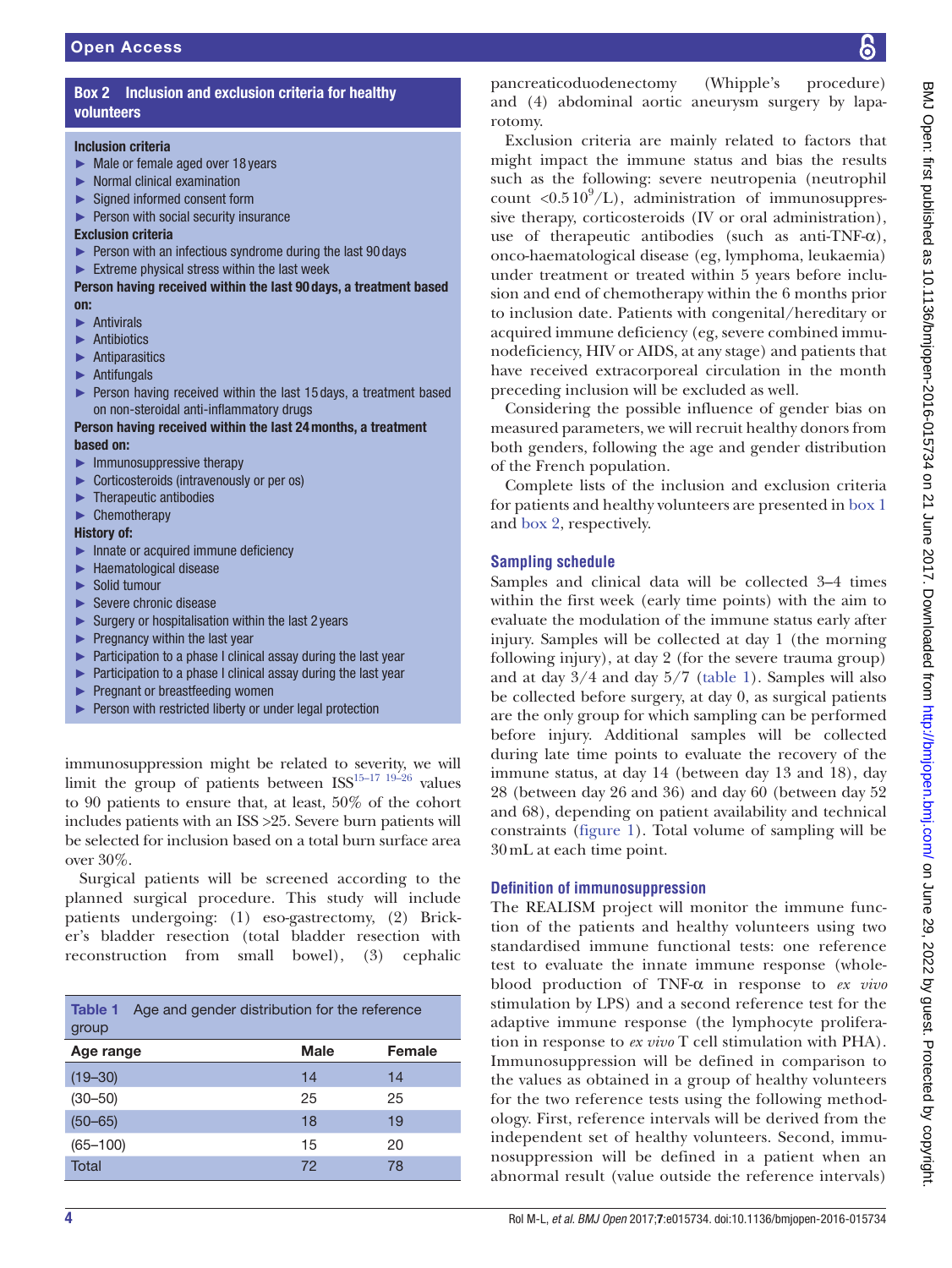is obtained in at least one of the two 'reference' tests over at least two consecutive time points

### **Definition of secondary infection**

During the ICU stay, patients will be screened daily for exposure to invasive devices (intubation, indwelling urinary catheter and central venous line) and occurrence of secondary infection. Information referent to infections will be collected, reviewed and validated by a dedicated adjudication committee, composed of three physicians not involved in the recruitment of the patients with confirmation of secondary infection made according to the definitions used by the European Centre for Disease Prevention and Control<sup>24</sup> and the Infectious Diseases Society of America.

#### **Immune functional assays**

# Innate immune response: TNF-α release after LPS whole-blood stimulation

Innate immune response will be evaluated by measuring the production of TNF-α in response to *ex vivo* stimulation of whole blood by LPS.<sup>[20](#page-8-14)</sup> The stimulation will be performed through the use of standardised TruCulture tubes from MYRIAD RBM (MYRIAD RBM, Austin, USA) (the concentration, quality and activity of the LPS is guaranteed by the manufacturer MYRIAD RBM). $^{20}$  $^{20}$  $^{20}$  The tubes contain the medium alone (Null) or the medium with LPS 100ng/mL (LPS from *Escherichia coli* O55:B5) (LPS-R; Null-R; MYRIAD RBM). The blood samples will be collected on heparin and transported to the laboratory where 1mL of heparinized blood will be transferred to each TruCulture tube and incubated for 24hours at 37°C. Following incubation, the supernatant (medium+plasma) will be collected using a separation valve (according to manufacturer instructions) and stored at −80°C until batch quantification of TNF-α by ELISA (BE55001; BL International-Tecan, Männedorf, Switzerland).

# Adaptive immune response: T lymphocyte proliferation after *ex vivo* peripheral blood mononuclear cells mitogenic stimulation

Adaptive immune response will be assessed by measuring T lymphocyte proliferation in response to *ex vivo* stimulation with a mitogen. $^{21}$  Briefly, peripheral blood mononuclear

cells isolated by Ficoll density gradient centrifugation (U-04; Eurobio, Les Ulis, France) will be stimulated with PHA at 4µg/mL (HA16; Remel, Lenexa, USA), at 37°C for 72hours. Following incubation, the cells will be harvested and cell's proliferation will be determined by the incorporation of EdU (5-ethynyl-2'-deoxyuridine, 10µM for 2hours) in T cells using the commercial kit Click-It EdU AF488 flow kit (C10420; Life Technologies, Carlsbad, California, USA). Cell proliferation is measured as the percentage of EdU-positive T cells (gated as CD3+ using a CD3-APC staining) using flow cytometry. $21$ 

# **Cellular immunophenotyping**

Complete blood cell count report from the haematology laboratory will be collected on each time point, this information will be compared with our cell counts results by flow cytometry. Beside phenotypic immune cells, characterisation and cell counting will be completed by flow cytometry and we will count the number of B lymphocytes (CD45+, CD3−, CD19+), T lymphocytes, CD4+ (CD45+, CD3+, CD8−, CD4+) and CD8+ (CD45+, CD3+, CD8+, CD4−), NK cells (CD45+, CD3−, CD56+), regulatory T lymphocytes (gated on T CD4+, CD25high, CD127low) and mature (CD10High, CD16High, CD14−, CRTH2−) and immature mature (CD10dim, CD16dim, CD14−, CRTH2−) polymorphonuclear cells, as previously published.<sup>25 26</sup> In addition, the number of HLA-DR molecules per monocyte will be determined using the BD quantibrite standardised method (HLA-DR:340827; Quan-tiBRITE:340495; Becton Dickenson, New Jersey, USA).<sup>[27](#page-8-16)</sup> It is well known that the flow cytometry is highly sensitive to variation between laboratories and instruments; therefore, a validation with the routine hospital immunology laboratory was performed to guarantee that all the protocols are reproducible and standardised. All procedures generated results with less than 20% of variation when compared with reference protocols.

# **Biobanking**

This study will provide the opportunity to establish four different types of biobanks to preserve the material collected, enabling exploration of innovative biomarkers:



<span id="page-4-0"></span>Figure 1 Schematic design of the REALISM project illustrating the type of patients included in the study, the various time points and major planned analysis. REALISM, REAnimation Low Immune Status Markers.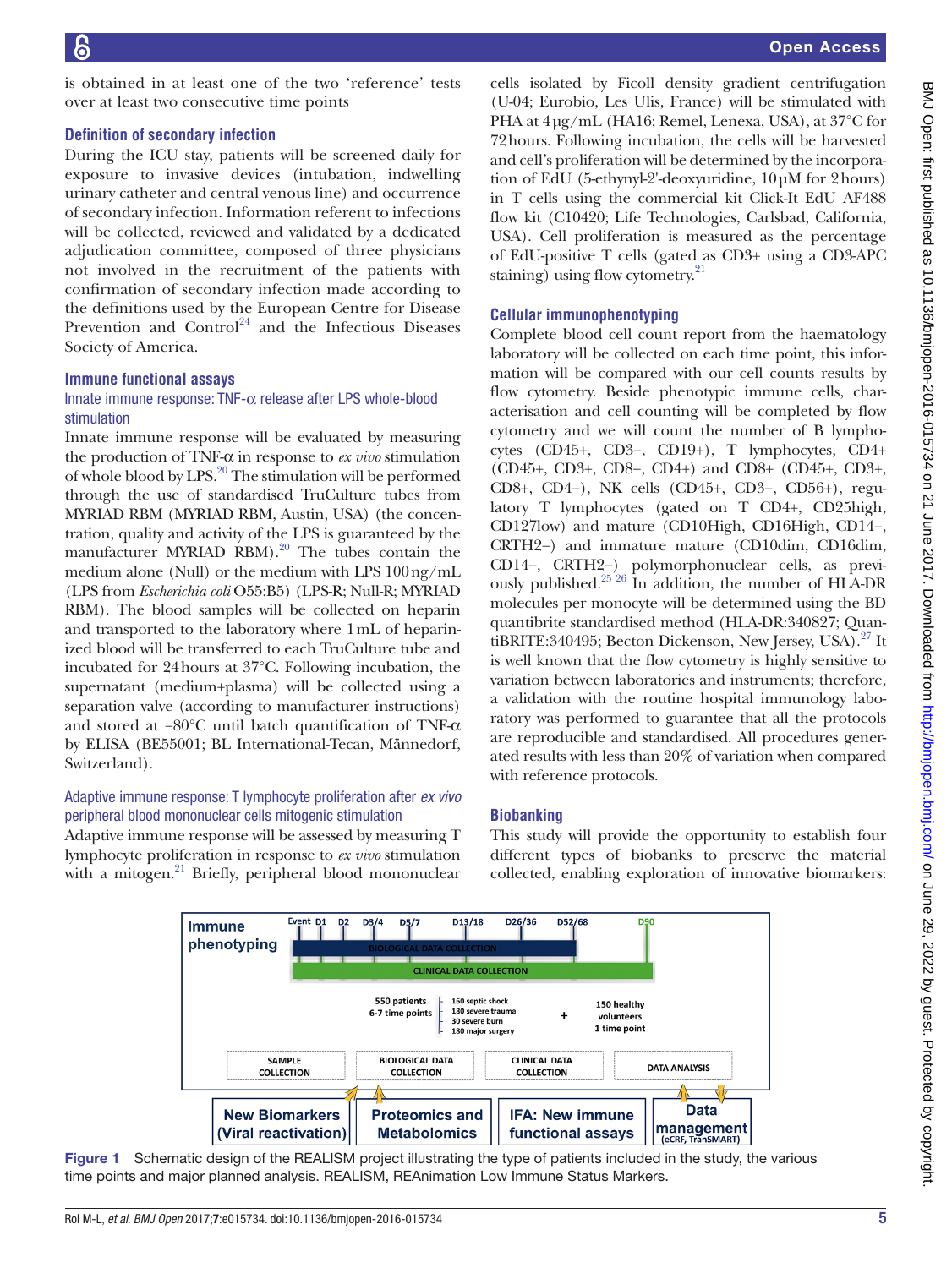(1) TruCulture plasma biobank from whole blood stimulated with LPS, SEB *(Staphylococcus aureus* enterotoxin B) or not stimulated, to study cytokines release; (2) EDTA plasma biobank to study viral reactivation markers and soluble host biomarkers; (3) heparin plasma biobank for metabolomics/proteomics soluble host biomarkers studies and (4) RNA biobank to study new transcriptomic host biomarkers (RNA will be extracted from whole blood collected in PAXgene tubes).

# **Innovative immune functional assays and exploration of new biomarkers**

Regarding the immune functional tests, other stimulants (eg, SEB) and read-outs (eg, interleukin 2, interferon gamma) will be tested using the TruCulture tubes. The cytokine production levels in the supernatants of the functional assays will be quantified using commercial IVD or RUO assays. Finally, a metabolomics and proteomics study will be performed using frozen (heparin) plasma. Biomarkers potentially associated to immune deficiency will be identified by liquid chromatography–mass spectrometry on high-resolution mass spectrometry and <sup>1</sup>H nuclear magnetic resonance, after polar and non-polar samples extraction.

# **Sample size and data analysis plan** Population sizing

The number of healthy volunteers required to determine the reference intervals for the two immune reference tests was defined according to the methodology recommended by the Clinical and Laboratory Standards Institute C28-A3 guidelines[.28](#page-8-21) The minimal number of subjects recommended being 120, after exclusion of aberrant values (CI of 90%), we decided to include 150 healthy volunteers to take into account exclusions related to technical reasons, aberrant values or consent withdrawal.

For this reference population, the age range of healthy volunteers group has been carefully calculated to include the expected age range and gender distribution from ICU patients in France ([table](#page-3-1) 1).

The main objective being descriptive, the computation of the sample size was based on secondary objectives, especially for (1) the analysis of the occurrence of immunosuppression, its depth and impact on innate and adaptive immune responses (Cohen's d is 0.55) and (2) the correlation between new biomarkers and immune functional assays to diagnose immunosuppression (r>0.4). A Student's t-test was used to approximate the number of patients needed and a minimum of 150 patients per group was required for a standardised Cohen's d effect=0.55, if we get the recommended number of healthy volunteers of 120. It was therefore decided to include 160 septic shock patients, 180 severe trauma patients and 180 patients with a major surgery, to overcome secondary exclusions for technical causes or consent withdrawal. The severe burn patients group is an ancillary group that was arbitrary fixed at 30 subjects in order to collect data with the intent to inform a dedicated study on this population in the future.

# Statistical analysis

First, the percentage of patients meeting the definition of injury-induced immunosuppression will be computed in each patients group to answer the main objective. Second, the occurrence of immunosuppression will be further described. The proportion of patients with at least one abnormal test will be computed for both immune reference tests and each patients group. The correlation between the two reference tests will be established from a Spearman correlation test. A mixed model will be constructed to describe the extent of the changes in the innate and adaptive measures over time, taking groups and time points into account. Third, a comparison of each biomarker or new functional tests with the two reference tests will be performed using a Spearman correlation test. For correlated biomarkers or functional tests, the performance for prediction of secondary infection will be estimated from a receiver operating characteristic curve. A Fine & Grey predictive model will be constructed<sup>29</sup> for the biomarkers harbouring the best areas under curve, taking into account the competing risk of mortality. Finally, multiple imputations will be taken into consideration in the case of a relevant amount of missing values.

# **Ethics and dissemination Ethics approval**

The protocol, information documents and consent forms received approval by the local institutional review board (Comité de Protection des Personnes Sud-Est II, Bron, France) and the French National Security agency for drugs and health-related products (Approval code: 69HCL15\_0379, 30November 2015). An amendment has been filled to extend sampling time points over the first week and add the metabolomics and proteomics study. This amendment has been approved on the 22July 2016 (protocol version 3). This study complies with the Declaration of Helsinki, principles of Good Clinical Practice and the French personal data protection act.

# **Informed consent**

The free and informed consent of each patient and healthy volunteer will be obtained following a complete and faithful information, in comprehensive words, of the objectives, the proceedings and the constrains of the study, the right to refuse the enrollment or the possibility to withdraw at any time, when he/she is in capacity to understand. The patient (or next of kin) will also be informed of (1) the existence of processing system for data concerning them, (2) Their right to access and rectify these data (accessible through the physician of their choice) and (3) the possibility of the use of remaining biological material and associated data stored following the end of the study and their possible transfer to another academic or private party. This information is part of the written notice and the informed consent.

If the patient is not in capacity to understand and/or express his/her consent, the informed consent will be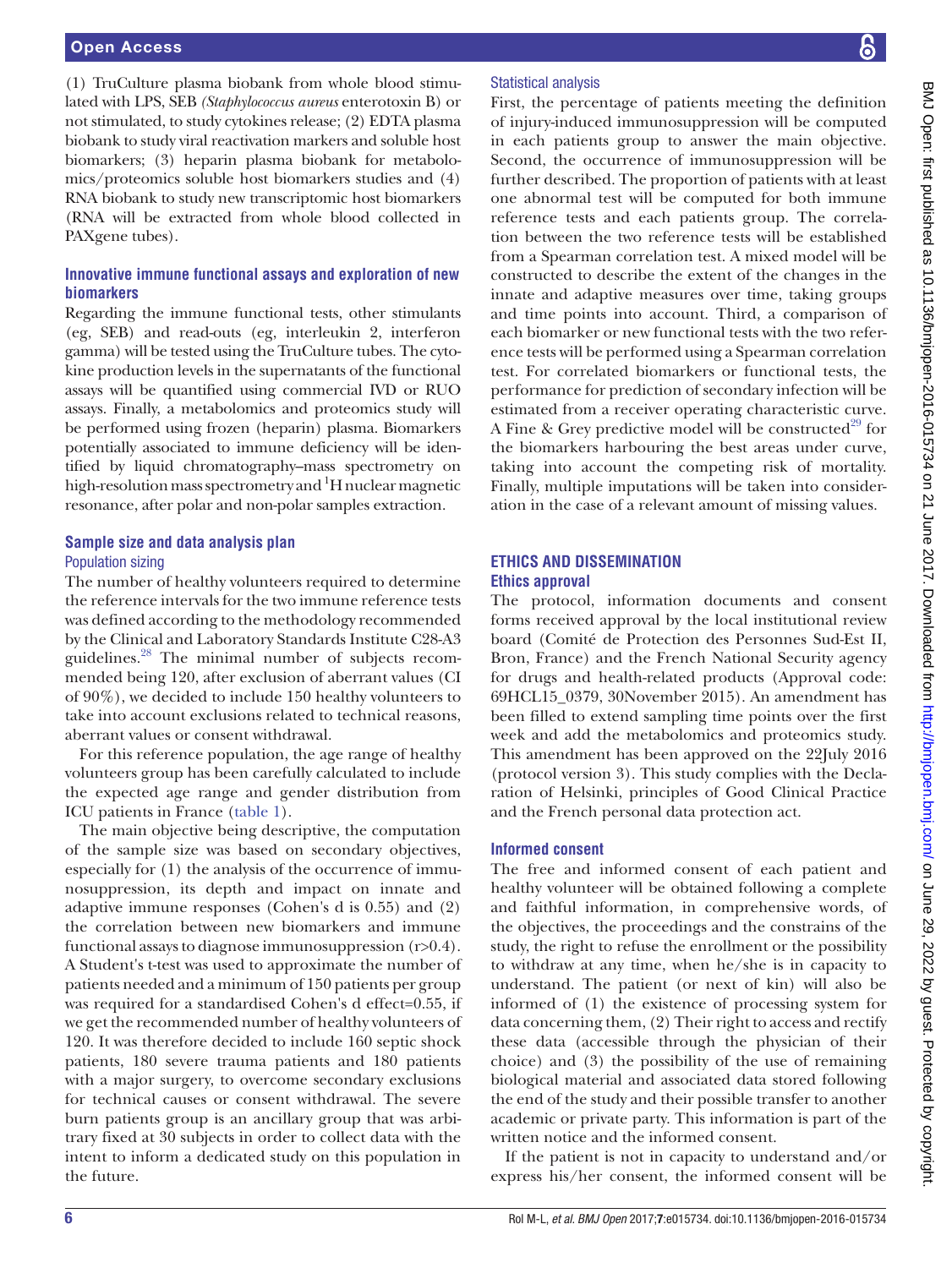| Clinical and biological data collection planning<br>Table 2                                                                                                                                                                                                                                                                                                                           |                          |                                       |                          |                                                      |                                                      |                         |                         |                         |                         | <u> ၆</u>          |
|---------------------------------------------------------------------------------------------------------------------------------------------------------------------------------------------------------------------------------------------------------------------------------------------------------------------------------------------------------------------------------------|--------------------------|---------------------------------------|--------------------------|------------------------------------------------------|------------------------------------------------------|-------------------------|-------------------------|-------------------------|-------------------------|--------------------|
|                                                                                                                                                                                                                                                                                                                                                                                       | Ď                        | D1 (D2 <sup>1</sup> )                 | D <sub>2‡</sub>          | D3/4                                                 | D5/7                                                 | D13/18                  | D26/36                  | D52/68                  | D90                     |                    |
| Inclusion/exclusion criteria                                                                                                                                                                                                                                                                                                                                                          |                          | $\stackrel{\otimes}{\times}$          |                          |                                                      |                                                      |                         |                         |                         |                         |                    |
| Consent form                                                                                                                                                                                                                                                                                                                                                                          |                          | $\stackrel{\otimes}{\times}$          |                          |                                                      |                                                      |                         |                         |                         |                         |                    |
| Demography                                                                                                                                                                                                                                                                                                                                                                            |                          | $\tilde{\mathbf{x}}$                  |                          |                                                      |                                                      |                         |                         |                         |                         |                    |
| Weight                                                                                                                                                                                                                                                                                                                                                                                |                          | $\stackrel{\text{\tiny{op}}}{\times}$ |                          |                                                      |                                                      |                         |                         |                         |                         |                    |
| Size                                                                                                                                                                                                                                                                                                                                                                                  |                          | $\stackrel{\circ}{\times}$            |                          |                                                      |                                                      |                         |                         |                         |                         |                    |
| Description of hospital stay                                                                                                                                                                                                                                                                                                                                                          |                          | $\stackrel{\otimes}{\times}$          |                          |                                                      |                                                      |                         |                         |                         |                         |                    |
| IGS II score                                                                                                                                                                                                                                                                                                                                                                          |                          | $\ddot{\mathbf{x}}$                   |                          |                                                      |                                                      |                         |                         |                         |                         |                    |
| McCabe score                                                                                                                                                                                                                                                                                                                                                                          |                          | $\stackrel{\otimes}{\times}$          |                          |                                                      |                                                      |                         |                         |                         |                         |                    |
| <b>CHARLSON</b> score                                                                                                                                                                                                                                                                                                                                                                 |                          | $\ddot{\mathbf{x}}$                   |                          |                                                      |                                                      |                         |                         |                         |                         |                    |
| Documentation of the                                                                                                                                                                                                                                                                                                                                                                  |                          | $\stackrel{\otimes}{\times}$          |                          |                                                      |                                                      |                         |                         |                         |                         |                    |
| septic shock, surgery,                                                                                                                                                                                                                                                                                                                                                                |                          |                                       |                          |                                                      |                                                      |                         |                         |                         |                         |                    |
| burn or trauma                                                                                                                                                                                                                                                                                                                                                                        |                          |                                       |                          |                                                      |                                                      |                         |                         |                         |                         |                    |
| SOFA score                                                                                                                                                                                                                                                                                                                                                                            | $\times$                 | $\times$                              | $\pmb{\times}$           | $\times$                                             | $\times$                                             |                         |                         |                         |                         |                    |
| Treatments against infections                                                                                                                                                                                                                                                                                                                                                         |                          |                                       | Steadily                 |                                                      |                                                      | $\times$                | $\times$                | $\times$                | $\times$                |                    |
| Therapeutic management                                                                                                                                                                                                                                                                                                                                                                |                          |                                       | Steadily                 |                                                      |                                                      |                         |                         |                         |                         |                    |
| Exposition to medical devices                                                                                                                                                                                                                                                                                                                                                         |                          |                                       | Steadily                 |                                                      |                                                      |                         |                         |                         |                         |                    |
| Surveillance of healthcare                                                                                                                                                                                                                                                                                                                                                            |                          |                                       | Steadily                 |                                                      |                                                      | $\overline{\mathbf{x}}$ | $\overline{\mathbf{x}}$ | $\overline{\mathbf{r}}$ | $\overline{\mathbf{x}}$ |                    |
| associated infections                                                                                                                                                                                                                                                                                                                                                                 |                          |                                       |                          |                                                      |                                                      |                         |                         |                         |                         |                    |
| Concomitant events                                                                                                                                                                                                                                                                                                                                                                    |                          |                                       | Steadily                 |                                                      |                                                      | $\times$                | $\times$                | $\times$                | $\times$                |                    |
| Vital status**                                                                                                                                                                                                                                                                                                                                                                        |                          |                                       |                          |                                                      |                                                      | $\pmb{\times}$          | $\pmb{\times}$          | $\pmb{\times}$          | $\times$                |                    |
| Life quality (EQ5D)                                                                                                                                                                                                                                                                                                                                                                   |                          |                                       |                          |                                                      |                                                      |                         |                         |                         | $\times$                |                    |
| Biology                                                                                                                                                                                                                                                                                                                                                                               |                          |                                       |                          |                                                      |                                                      |                         |                         |                         |                         |                    |
| PAXgene tube sampling                                                                                                                                                                                                                                                                                                                                                                 | $\times$                 | $\times$                              | $\times$                 | $\times$                                             | $\times$                                             | $\times$                | $\times$                | $\times$                |                         |                    |
| EDTA tubes sampling                                                                                                                                                                                                                                                                                                                                                                   | $\times$                 | $\times$                              | $\times$                 | $\times$                                             | $\times$                                             | $\times$                | $\times$                | $\times$                |                         |                    |
| Heparin tubes sampling                                                                                                                                                                                                                                                                                                                                                                | $\times$                 | $\times$                              | $\,\times\,$             | $\times$                                             | $\times$ $\times$                                    | $\times$                | $\times$                | $\times$                |                         |                    |
| Haematology                                                                                                                                                                                                                                                                                                                                                                           | $\pmb{\times}$           | $\pmb{\times}$                        | $\times$                 | $\times$                                             |                                                      | $\pmb{\times}$          | $\pmb{\times}$          | $\pmb{\times}$          |                         |                    |
| Lactate                                                                                                                                                                                                                                                                                                                                                                               | $\stackrel{\pm}{\times}$ | $\overline{\phantom{a}}^{\ddagger}$   | $\stackrel{\pm}{\star}$  | $\stackrel{\pm}{\times}$                             | $\stackrel{\pm}{\times}$                             |                         |                         |                         |                         |                    |
| $\frac{1}{\Delta}$                                                                                                                                                                                                                                                                                                                                                                    | $\overline{a}^{\pm}$     | $\overline{a}^{\pm}$                  | $\stackrel{\pm}{\times}$ | $\stackrel{\text{\tiny{+}}}{\times}$                 | $\stackrel{\text{\tiny{+}}}{\times}$                 |                         |                         |                         |                         |                    |
| Liver results (ASAT, ALAT, PAL)                                                                                                                                                                                                                                                                                                                                                       | $\star^*$                | $\overline{a}^{\pm}$                  | $\vec{z}$                | $\stackrel{\pm}{\phantom{}_{\mathbf{x}}}\phantom{.}$ | $\stackrel{\pm}{\phantom{}_{\mathbf{x}}}\phantom{.}$ |                         |                         |                         |                         |                    |
| Procalcitonin                                                                                                                                                                                                                                                                                                                                                                         | $\overline{x}$           | $\stackrel{\pm}{\times}$              | $\overline{x}$           | $\overline{x}$                                       | $\overline{x}$                                       | $\overline{x}$          | $\overline{x}$          | $\overline{\mathbf{r}}$ | $\overline{x}$          |                    |
| Serology (CMV, HSV1)                                                                                                                                                                                                                                                                                                                                                                  |                          | $\tilde{\mathbf{x}}$                  |                          |                                                      |                                                      |                         |                         |                         |                         |                    |
| *Only for patients of the surgery group<br>†For the septic shock and burn patients: The enrollment at D2 will be accepted if D1<br>‡Only for patients of the trauma group<br>§Evaluation on day 0 for patients of the surgery group (not repeated on day 1)<br>** Also at ICU release and Hospital release<br>TOnly if related to a new hospitalisation<br>t <sup>†</sup> f available |                          |                                       | is not available         |                                                      |                                                      |                         |                         |                         |                         | <b>Open Access</b> |

<span id="page-6-0"></span>Rol M-L, *et al*. *BMJ Open* 2017; 7:e015734. doi:10.1136/bmjopen-2016-015734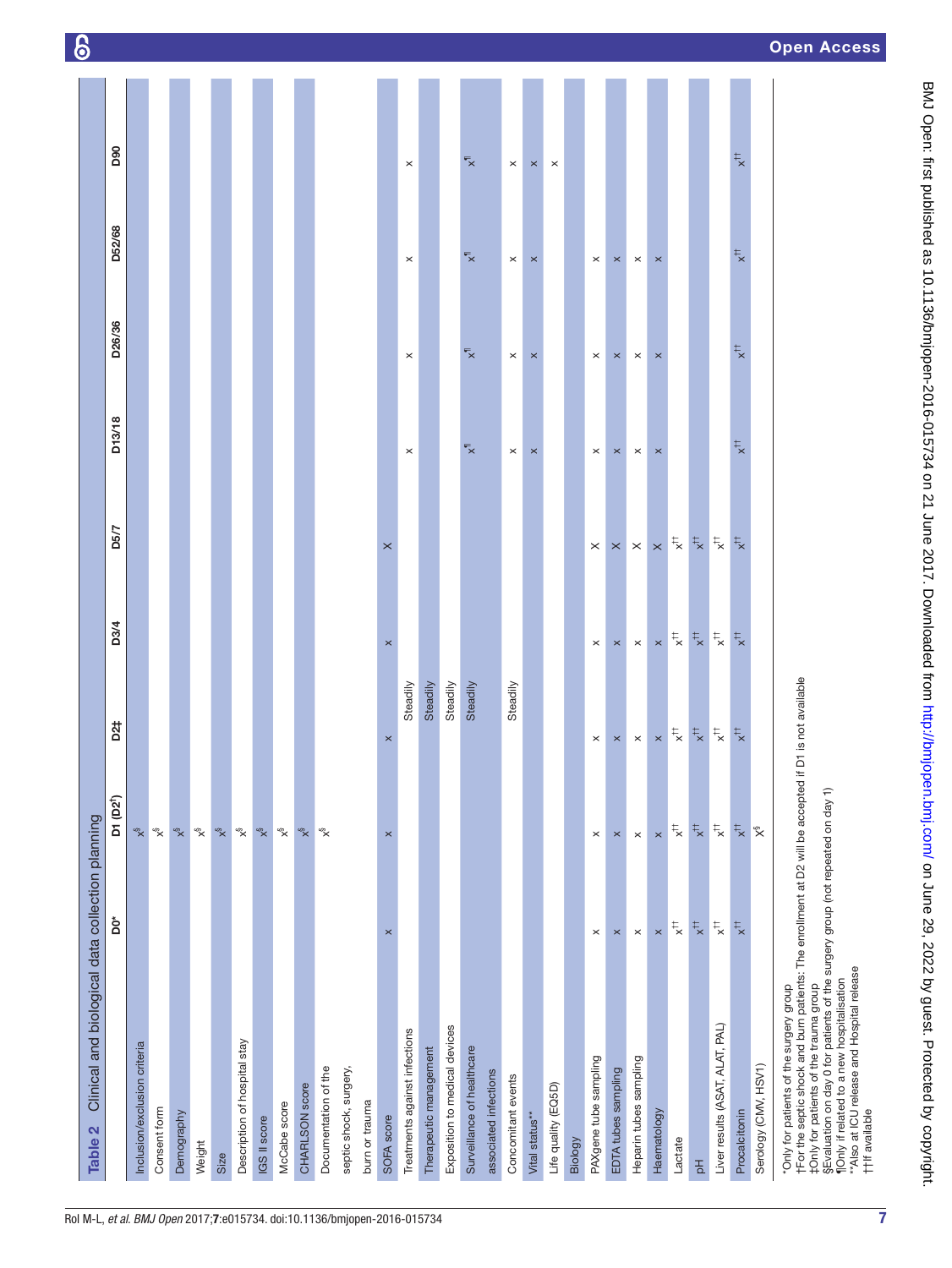# Open Access

obtained from a next of kin. In the event that only the informed consent of a third party has been sought at the time of inclusion, the patients should be informed as soon as possible of their participation in this study and be asked to give their own consent to continue the study.

If the next of kin is not present and not available by phone, the patient may be included in emergency situation. The investigator will be required to record all steps for calling the next of kin in the medical record (contact attempts with date, time and phone number) and justify patient inclusion in medical emergencies in accordance with French legislation. The written consent of the next of kin and the patient should be obtained as soon as the person is available and as soon as the patient's clinical condition allows. The consent form contains the possibility to refuse the storage of samples after the end of the study.

# **Safety of participants**

This study includes no serious foreseeable risk to the health of the persons involved. The only potential risk is related to blood sample collection (maximum 192 mL collected over all time points — 2 months). However, this aspect of nursing is part of daily practice. Blood samples will be taken under the same conditions of safety as currently used for common diagnostic tests.

#### **Study management**

The study is managed by BIOASTER and a dedicated team composed from members of all the consortium partners. The promoter of the study is the Hospices Civils de Lyon. The principal investigator is Dr Thomas Rimmelé.

#### **Data management**

#### Clinical data

For each patient, an electronic case report form including socio-demographic, clinical and para-clinical information will be completed by clinical research assistants [\(table](#page-6-0) 2): adescription of the hospital stay, the documentation on the type of injury (surgery, burn, trauma or septic shock) and the severity as defined by the ASA classification, SOFA score<sup>[30](#page-8-23)</sup> and SAPSII score.<sup>30</sup> In addition, we will collect routine laboratory results about the CMV, HSV1 serology and complete blood count. Moreover, we will document if there is any specific treatments administered to the patient, such as antibiotics, exposure to invasive medical devices and secondary infections. All data will be transferred to a  $TransMART<sup>30</sup>$  database following curation for data exploration and analysis.

#### **Duration of the study**

The study is planned to run for 30 months, starting December 2015. The expected end date for recruitment is June 2018. Some biomarkers will be quantified by batch analysis, at the end of the study. Primary data analysis is expected to be completed with subsequent dissemination of results by December 2018.

#### Author affiliations

<sup>1</sup>BIOASTER Technology Research Institute, Lyon, France

<sup>2</sup>EA7426 "Pathophysiology of Injury-induced immunosuppression", Université Claude Bernard Lyon 1 - Hospices Civils de Lyon - bioMérieux, Lyon, France <sup>3</sup>Immunology Laboratory, Hospices Civils de Lyon - Université Claude Bernard Lyon 1, Lyon, France

<sup>4</sup> Anesthesiology and Critical Care Medicine, Hospices Civils de Lyon - Université Claude Bernard Lyon 1, Lyon, France

<sup>5</sup>Medical Diagnostic Discovery Department (MD3), bioMérieux, Marcy-l'Étoile, France

6 R&D, Sanofi Aventis, Chilly-Mazarin, France

7 Sanofi-Pasteur SA, Lyon, France

<sup>8</sup>ESPCI Paris, PSL Research University, Paris, France 13GlaxoSmithKline, Collegeville, PA, USA

Correction notice This paper has been amended since it was published Online First. Owing to a scripting error, some of the publisher names in the references were replaced with 'BMJ Publishing Group'. This only affected the full text version, not the PDF. We have since corrected these errors and the correct publishers have been inserted into the references.

Acknowledgements The project is funded by a consortium: bioMérieux, SANOFI, GlaxoSmithKline, Ecole Supérieure de Physique Chimie Industrielles de la ville the Paris – PSL Research University, the University Hospital Hospices Civils de Lyon and the microbiology technological institute BIOASTER. The project is financially supported in part by public funding through BIOASTER and Hospices Civils de Lyon. The project will be audited annually by the French National Research Agency ("Investissement d'Avenir" program; grant no ANR7107AIRT703).

Collaborators For Hospices Civils de Lyon: Asma BEN AMOR, André BOIBIEUX, Julien DAVIDSON, Laure FAYOLLE-PIVOT, Charline GENIN, Arnaud GREGOIRE, Alain LEPAPE, Anne Claire LUKASZEWICZ, Guillaume MARCOTTE, Delphine MAUCORT-BOULCH, Boris MEUNIER, Guillaume MONNERET, Nathalie PANEL, Thomas RIMMELE, Hélène VALLIN and Fabienne VENET. For bioMérieux: Sophie BLEIN, Karen BRENGEL-PESCE, Elisabeth CERRATO, Valérie CHEYNET, Emmanuelle GALLET-GORIUS, Audrey GUICHARD, François MALLET, Virginie MOUCADEL, Marine MOMMERT, Guy ORIOL, Alexandre PACHOT, Claire SCHREVEL, Olivier TABONE, Julien TEXTORIS and Javier YUGUEROS MARCOS. For BIOASTER: Jérémie BECKER, Frédéric BEQUET, Yacine BOUNAB, Nathalie GARCON, Irène GORSE, Cyril GUYARD, Fabien LAVOCAT, Philippe LEISSNER, Karen LOUIS, Maxime MISTRETTA, Yoann MOUSCAZ, Laura NOAILLES, Magali PERRET, Frédéric REYNIER, Cindy RIFFAUD, Mary Luz ROL, Nicolas SAPAY, Trang TRAN and Christophe VEDRINE. For Sanofi: Nicolas BURDIN, Christophe CARRE, Pierre CORTEZ, Aymeric DE MONFORT, Karine FLORIN, Laurent FRAISSE, Isabelle FUGIER, Sandrine PAYRARD, Annick PELERAUX and Laurence QUEMENEUR. For ESPCI Paris: Andrew GRIFFITHS and Stephanie TOETSCH. For GSK: Theresa ASHTON, Peter GOUGH, Scott BERGER, Lionel TAN, Iain GILLESPIE and David GARDINER.

Contributors All authors (M-LR, FV, TR, VM, PC, LQ, DG, AG, AP, JT and GM) fulfilled ICMJE guidelines and provided substantial contributions to conception, design and acquisition of data; drafted and revised critically the manuscript; and approved the final version of the manuscript.

Competing interests AP, JT and VM are employees of bioMérieux SA, an in vitro diagnostic company. PC, LQ and DG are employees of Sanofi-Aventis R&D, Sanofi-Pasteur SA and GlaxoSmithKline, three pharmaceutical companies.

Ethics approval Comit de Protection des Personnes Lyon Sud-Est 2.

Provenance and peer review Not commissioned; externally peer reviewed.

Data sharing statement Results will be disseminated through presentations at scientific meetings and publications in peer-reviewed journals. New markers and immune functional tests will be evaluated for the diagnostic immune deficiency and may be patentable.

Open Access This is an Open Access article distributed in accordance with the Creative Commons Attribution Non Commercial (CC BY-NC 4.0) license, which permits others to distribute, remix, adapt, build upon this work non-commercially, and license their derivative works on different terms, provided the original work is properly cited and the use is non-commercial. See: [http://creativecommons.org/](http://creativecommons.org/licenses/by-nc/4.0/) [licenses/by-nc/4.0/](http://creativecommons.org/licenses/by-nc/4.0/)

© Article author(s) (or their employer(s) unless otherwise stated in the text of the article) 2017. All rights reserved. No commercial use is permitted unless otherwise expressly granted.